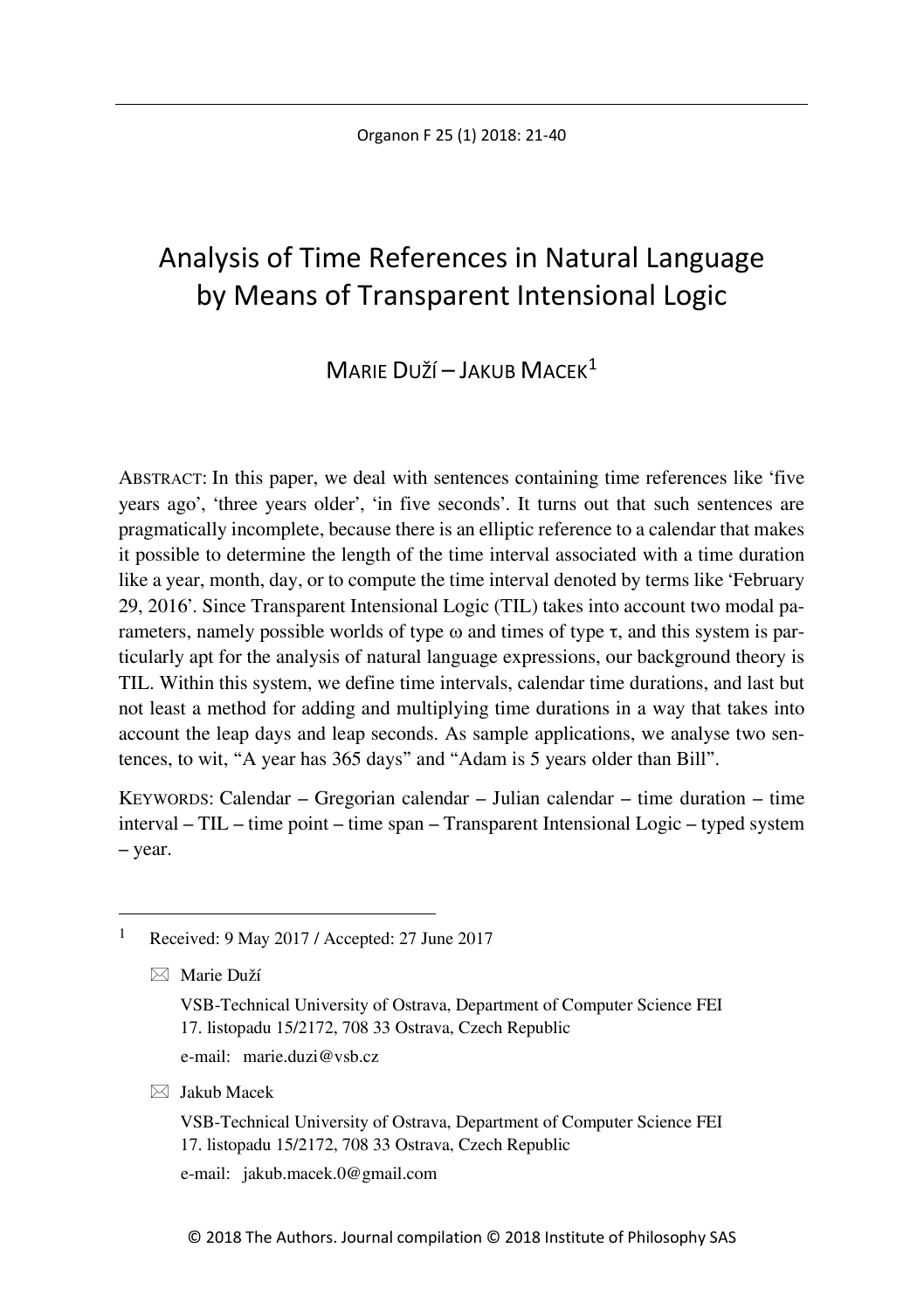## **0. Introduction**

Terms specifying time-referring objects like 'five years ago', 'next month', 'for three days' and sentences containing such terms are part and parcel of our everyday vernacular. The goal of this paper is to present a logical analysis of natural-language terms specifying *time durations* ('year', 'month', 'day', etc.) and their mutual relations in different contexts. As an example, we are going to analyse two sample sentences containing such terms:

"A year has 365 days."

"Adam is five years older than Bill."

We believe that these two sample sentences characterise well the issues connected with the analysis of such sentences containing time duration and time references. The first sentence might appear as an analytic one; yet it is not so, as we are going to show below. The second sentence illustrates an ordinary relation-in-intension between two individuals; yet the term 'five years' is vague, as we are going to show as well.

Yet, to the best of our knowledge, the analysis of such terms and sentences has been rather neglected by logicians as well as philosophers of language. There are several temporal logics that deal with sentences in the present, past and future tenses. These formal systems are mostly viewed as a special case of modal logic interpreted by means of Kripkean possible-world semantics. The term temporal logic is broadly used to cover all approaches to the representation of the temporal dimension within a logical framework. More narrowly, it is also used to refer to a particular modal system of temporal propositional logic that Arthur Prior introduced in Prior (1957; 1962; and 1967) under the name 'tense logic'. Despite the great applicability of particular variants of tense logic in the semantics of programming languages, the systems just mentioned suffer a drawback when applied to the semantics of natural language. The drawback is their inability to adequately analyse sentences indicating a point of reference referring to the interval when the sentence was or will be true. Such sentences come attached with a presupposition under which a sentence is true or false.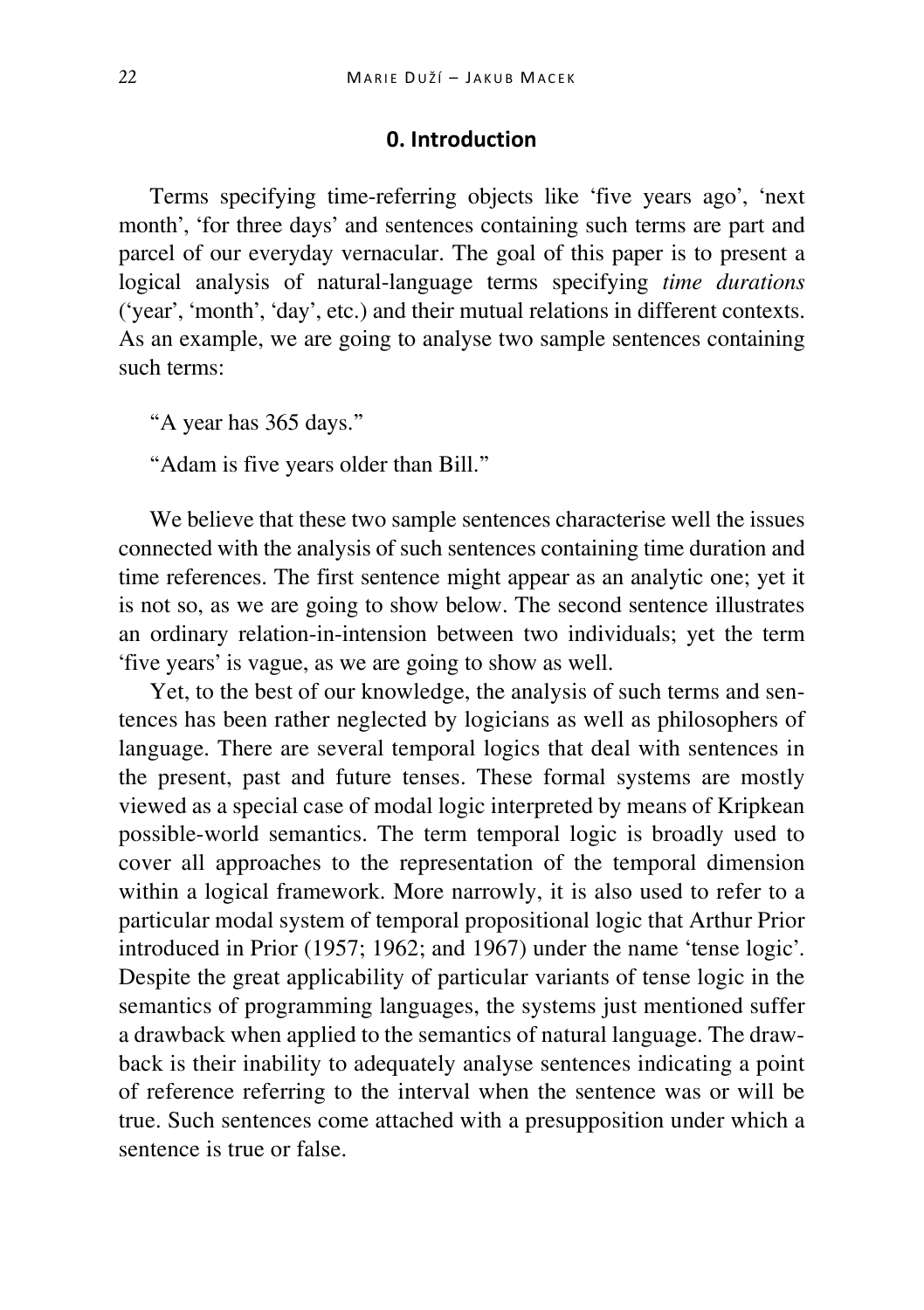This issue has been properly analysed in TIL that is an expressive logic apt for the analysis of sentences with presuppositions, because in TIL we work with partial functions, in particular with propositions with truth-value gaps (see Tichý 1980; and also Duží 2010).

In computer science, rigorous analysis of terms specifying time-referring objects is crucial. For instance, Ohlbach (1998) presents *Calendar Logic*, a propositional temporal logic whose operators quantify over time intervals that are specified using the terms of common vernacular, such as 'next week' and 'June 2000'. *Calendar Logic* uses two modal operators, 'sometimes within  $T'$  and 'always within  $T'$  where  $T$  may be one of the (finite) time intervals. This in effect allows *Calendar Logic* to retain the decidability of propositional logic, albeit at the expense of expressivity. A system for refinement of time intervals that captures the complexity of the Gregorian calendar is presented. For example, the following formula specifies the time interval denoted by the term '29<sup>th</sup> day of February 1998' where the initial interval of 1998 is assigned to the variable *xyear* and further intervals are specified using the functions *February* and *day\_within\_month*:

[1998; *year*] : *day\_within\_month*( $February(x_{year})$ ; 29)

The decidability of the system is the primary focus, and individual time intervals are denoted by the formal language constructs that partition the timeline into a finite number of continuous intervals. For example, consider these two sentences:

"If the temperature was below  $0^{\circ}$ C on February 20<sup>th</sup>, 2000, it snowed on February 20<sup>th</sup>, 2000."

"The temperature was below 0°C the entire February of 2000."

There are three continuous intervals: February 1<sup>st</sup>, 2000 to February  $19<sup>th</sup>$ , 2000 (I1), February 20<sup>th</sup>, 2000 (I2), and February 21<sup>st</sup>, 2000 to February 28th, 2000 (I3). The final (pure) propositional logic formula for the first sentence is " $T_{I2} \rightarrow S_{I2}$ " and the formula for the second sentence is "*TI1* ∧ *TI2* ∧ *TI3*".

In Ohlbach & Gabbay (2004), the approach is extended to fuzzy time intervals, and the notion of time duration within this system is defined.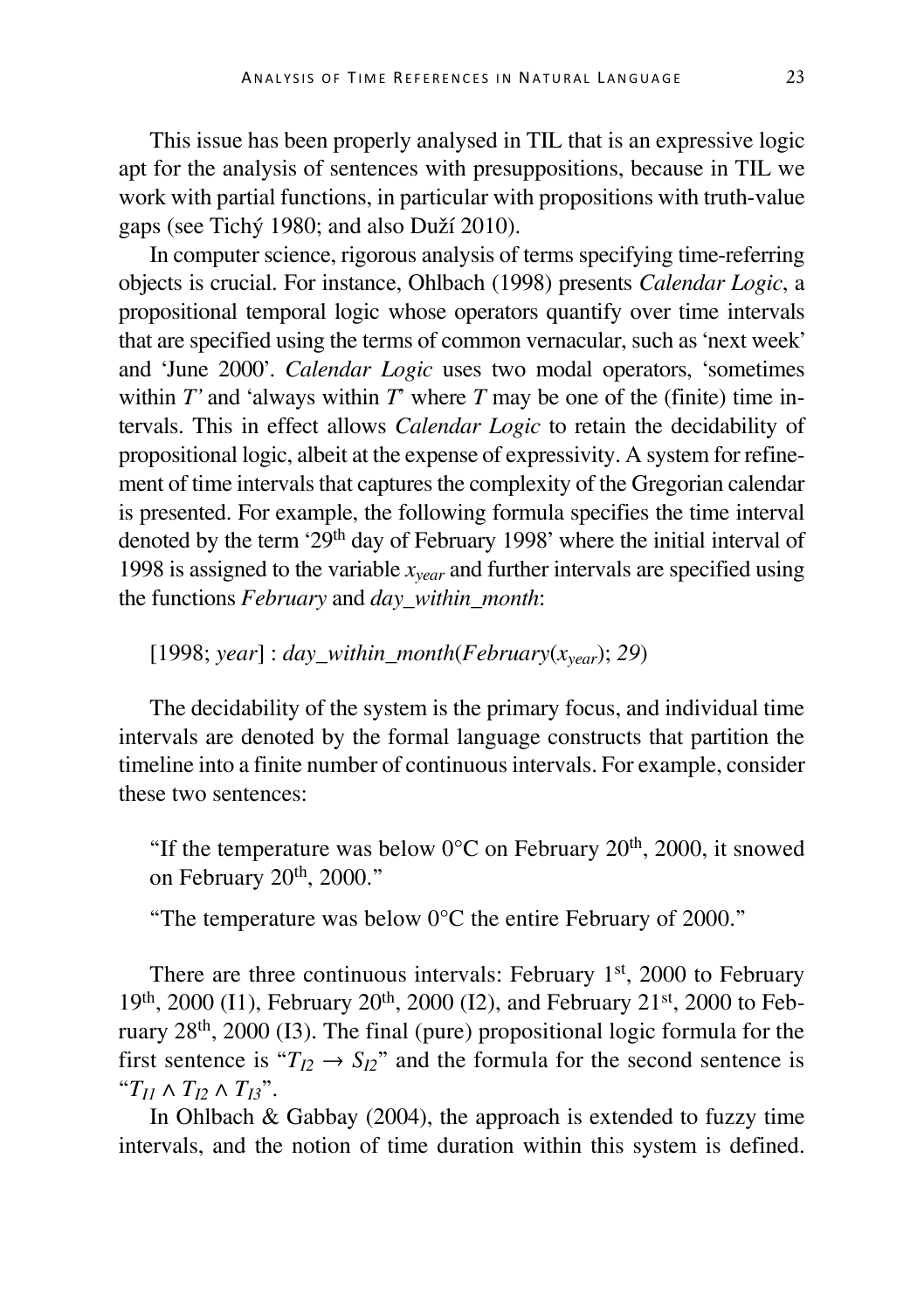Hobbs & Pan (2004) proposes a similar system with the intention to repre-sent time-based statements within OWL ontologies.<sup>[2](#page-3-0)</sup>

The approach handles the property of leap days, but leap seconds are intentionally left out. To facilitate this, several predicates are defined, but the notion of duration is represented using predefined constants such as *\*Day\**. For example, the following formula states that if *m* is an interval that is the month of February of the interval *y* and the interval *y* is a leap year, then  $m$  has 29 days:<sup>[3](#page-3-1)</sup>

 $February(m, y) \wedge leapYear(y) \rightarrow Hath(29, *Day*, m)$ 

For comparison, we propose an approach that applies Tichý's Transparent Intensional Logic (TIL) with procedural semantics based on ramified type hierarchy. In TIL we furnish the three different time objects (points, intervals, and durations) with types within a ramified hierarchy of types. In other words, we analyse the natural-language terms denoting them in a fine-grained way as any other terms of natural language. This applies, inter alia, to the objects of calendars (e.g. the *Gregorian calendar*) as well, and allows us to render the meaning of sentences like "Any year in the Gregorian calendar is longer than the same year in the Julian calendar." For instance, the year 2017 in the Gregorian calendar is longer than the year 2017 in the Julian calendar.

The rest of this paper is organized as follows. In Section 1 we introduce a fragment of TIL that we need for the analysis of time references. Section 2 deals with two basic terms that are used in time modelling, namely 'time point' (referring to a single point in time) and 'time interval' (standing for, e.g., the year 2017). In TIL, time is modelled as a set of real numbers, and these two terms are defined accordingly; *time point* as a real number and *time interval* as an interval of real numbers. Section 3 presents the main *novel contribution*, which are the definitions of *time duration* and *calendar time duration.* The fact that various years have different lengths is taken into account as well as the different notions of a *year* according to the Gregorian and the Julian *calendar*. Here we also

<span id="page-3-0"></span><sup>&</sup>lt;sup>2</sup> The Web Ontology Language (OWL) is a family of knowledge representation languages for authoring ontologies.

<span id="page-3-1"></span><sup>&</sup>lt;sup>3</sup> Citation is exactly as in the paper.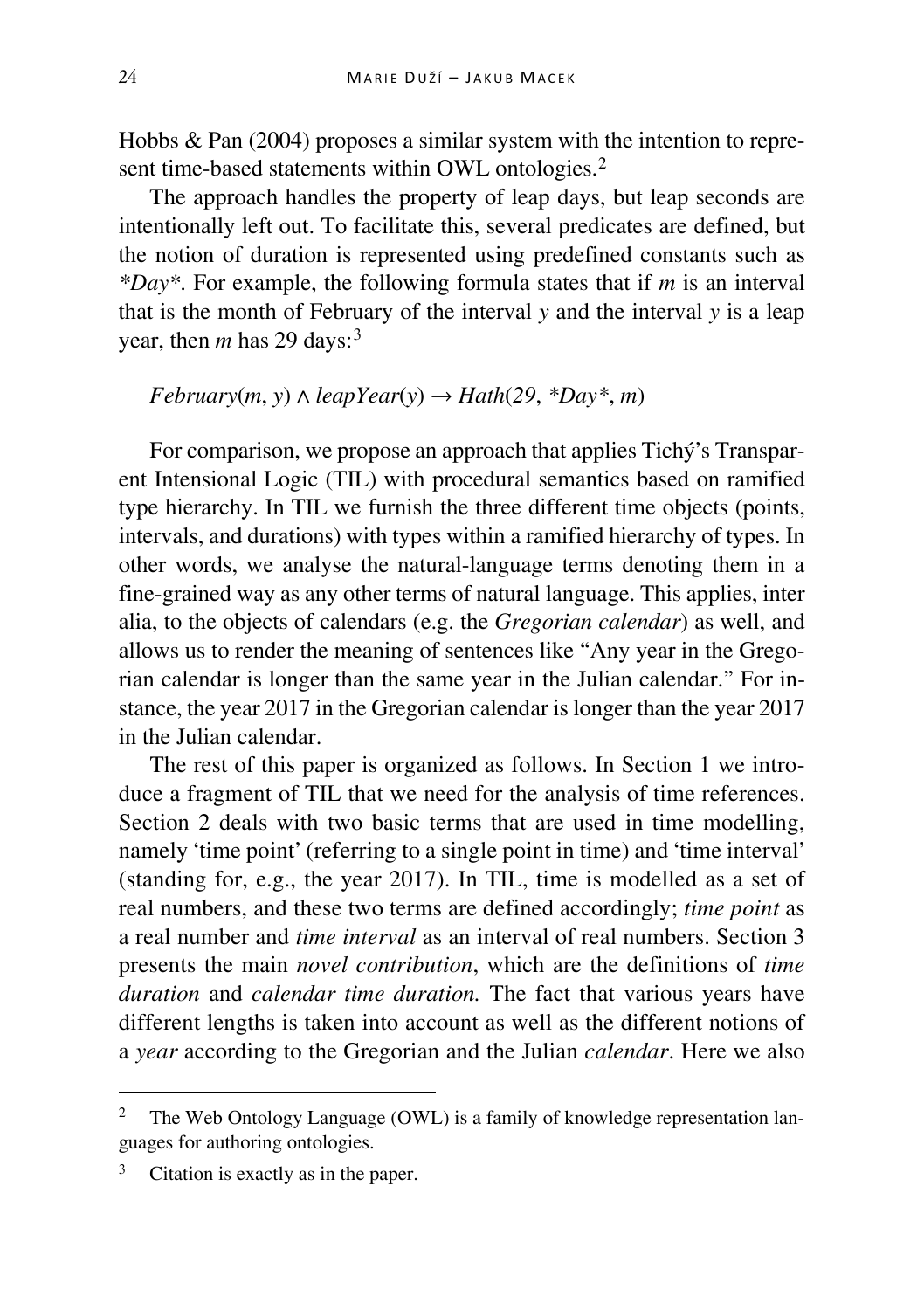deal with the problem of leap days and leap seconds. Section 4 presents an analysis of the sentence "A year has 365 days". Here we put forward several building blocks, notably the addition of *calendar time durations* (e.g. *a year and a day*), multiplication of *calendar time durations* (e.g. *356 days*) and a *modifier of calendar time duration.* In Section 5, we analyse the other sample sentence "Adam is five years older than Bill". Two possible alternatives with slight technical differences are proposed, and the advantages and disadvantages of both are discussed. In the concluding Section 6, the proposed solutions are summarized and further research suggested. The latter includes, inter alia, an analysis of the sort(s) of calendars that are actually used by people in their everyday lives, such as the calendars that are implemented in cell phones and computers.

# **1. Fundamentals of TIL**

As mentioned above, our background theory is TIL, namely the version presented in Duží et al. (2010) – see also Tichý (1998) and Tichý (2004). From a formal point of view, TIL is a partial, typed lambda calculus with a procedural semantics. This means that we explicate the meanings of expressions as abstract procedures encoded by the expressions. These procedures are rigorously defined as TIL *constructions.* All the entities of the stratified ontology of TIL receive a type. Thus, the core of TIL consists of the definition of the type hierarchy and the definition of constructions. For the sake of simplicity, we first define types of order 1 that include types of non-procedural objects, then four kinds of constructions, and finally the ramified hierarchy of types of order *n*.

#### **Definition 1** (*types of order 1*)

Let *B* be a *base*, where a base is a collection of pair-wise disjoint, nonempty sets. Then:

- (i) Every member of *B* is an elementary *type of order 1 over B.*
- (ii) Let  $\alpha$ ,  $\beta_1$ , ...,  $\beta_m$  ( $m > 0$ ) be types of order 1 over *B*. Then the collection  $(\alpha \beta_1 ... \beta_m)$  of all *m*-ary partial mappings from  $\beta_1 \times \ldots \times \beta_m$  into  $\alpha$  is a functional *type of* order *1 over B*.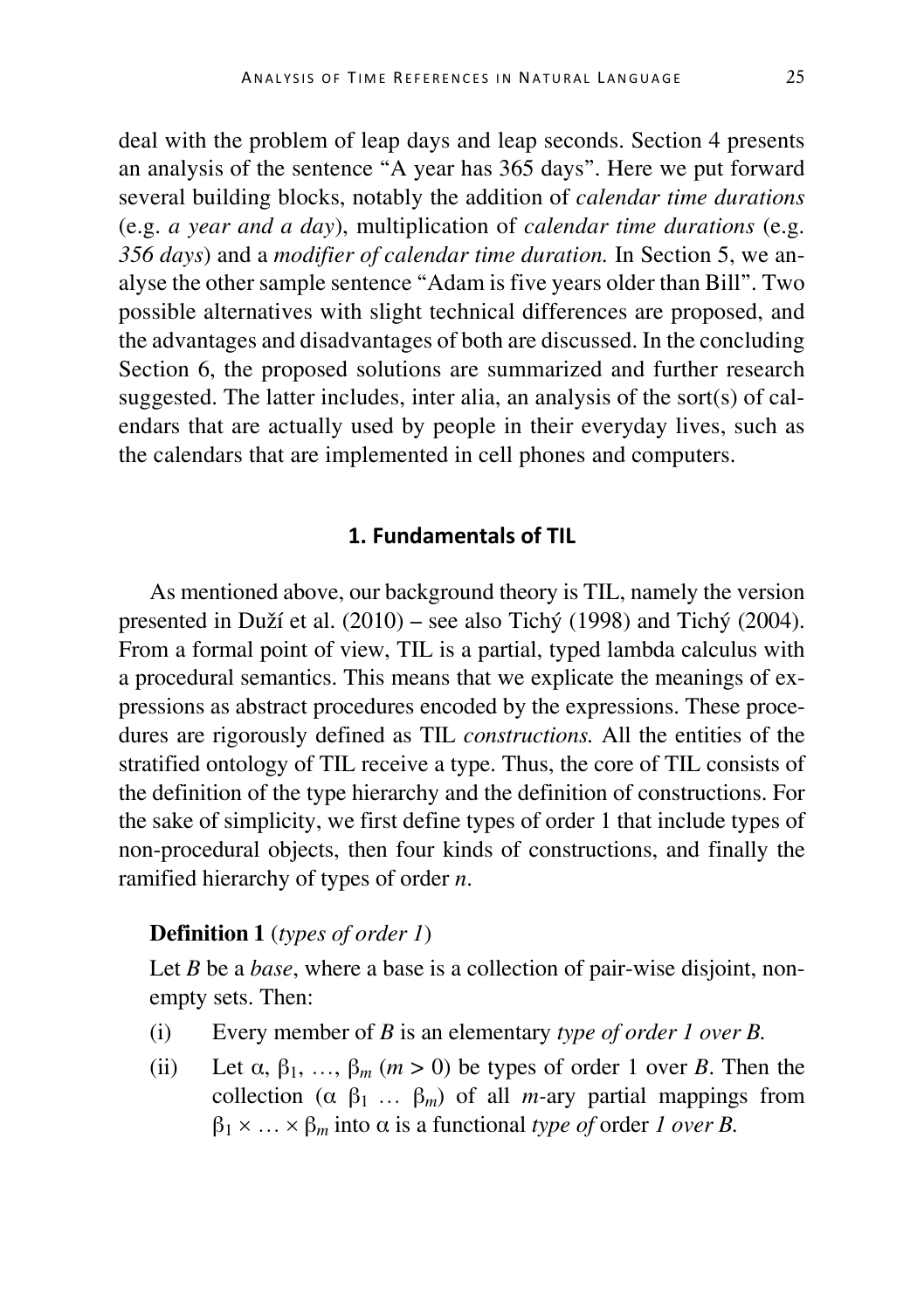(iii) Nothing is a *type of order 1 over B* unless it so follows from (i) and (ii).  $\square$ 

For the purposes of natural-language analysis, we are currently assuming the following base of *atomic types*, which form part of the ontological commitments of TIL:

- o: the type of truth-values =  $\{T, F\}$
- ι: the type of individuals (the universe of discourse)
- τ: the type of real numbers (doubling as time points)
- ω: the type of logically possible worlds (the logical space)

As mentioned above, in TIL we have two mutually independent modal parameters, namely possible worlds and times. Thus, unlike Montague's IL logic, we can apply explicit intensionalisation and temporalisation, which we need for the analysis of empirical sentences containing time references<sup>[4](#page-5-0)</sup>

### **Definition 2** (*construction*)

- (i) A *variable x* is the *construction* that constructs an object *X* of the respective type assigned to *x* as the range of *x* dependently on a valuation *v*; *x v-constructs X*.
- (ii) Where *X* is an object whatsoever, *Trivialization* is the construction  ${}^{0}X$ .  ${}^{0}X$  constructs *X* without any change of *X*.
- (iii) Let *X*,  $Y_1, \ldots, Y_m$  be constructions. Then *Composition*  $[X Y_1 \ldots Y_m]$ is the following *construction*. If *X v*-*constructs* a function *g* of a type  $(\alpha \beta_1 \dots \beta_m)$ , and  $Y_1, \dots, Y_m$  *v*-*construct* entities  $B_1, \dots, B_m$  of types  $\beta_1, \ldots, \beta_m$ , respectively, then the *Composition*  $[X Y_1 \ldots Y_m]$ *v*-constructs the value (an entity, if any, of type  $\alpha$ ) of *g* on the tuple argument 〈B1, …, B*m*〉. Otherwise the *Composition*  $[X Y_1...Y_m]$  does not *v-construct* anything and so is *v-improper.*
- (iv) The *Closure*  $[\lambda x_1 \ldots x_m Y]$  is the following *construction*. Let  $x_1$ ,  $x_2, \ldots, x_m$  be pair-wise distinct variables *v*-constructing entities

<span id="page-5-0"></span> <sup>4</sup> See Duží et.al (2010, § 2.4.3) for criticism of Montague's implicit intensionalisation.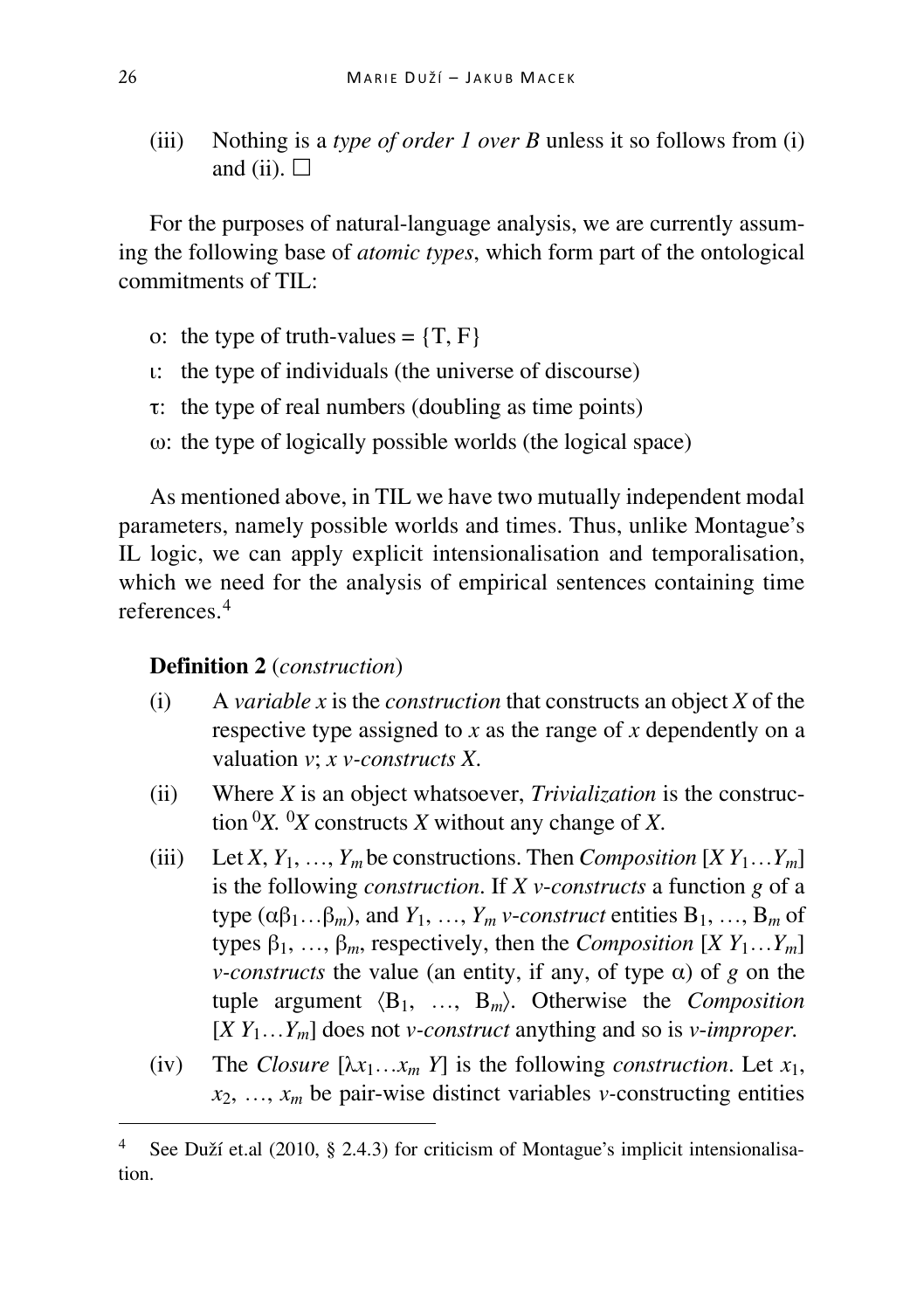of types β1, …, β*<sup>m</sup>* and *Y* a *construction* typed to *v-*construct an α-entity. Then [λ*x*1 … *xm Y*] is the *construction* λ-*Closure*. It *v*-*constructs* the following function *f* of the type  $(\alpha \beta_1 ... \beta_m)$ . Let  $v(B_1/x_1, \ldots, B_m/x_m)$  be a valuation identical with *v* at least up to assigning objects  $B_1/\beta_1$ , …,  $B_m/\beta_m$  to variables  $x_1$ , …,  $x_m$ . If *Y* is  $v(B_1/x_1, \ldots, B_m/x_m)$ -improper (see iii), then *f* is undefined at  $\langle B_1, B_2, \ldots, B_m, B_m, B_m, \ldots \rangle$ ...,  $B_m$ ). Otherwise the value of *f* at  $\langle B_1, ..., B_m \rangle$  is the  $\alpha$ -entity  $v(B_1/x_1, \ldots, B_m/x_m)$ -constructd by *Y*.

(v) Nothing is a *construction*, unless it so follows from (i) through  $(iv)$ .  $\square$ 

*Remark.* Definition 2 leaves out constructions *Single* and *Double Execution*,  $X$  and  $X$ , which we do not need for the present study.

**Definition 3** (*ramified hierarchy of types*)

T1 (*types of order 1*). See Def. 1.

C*<sup>n</sup>* (*constructions of order n*)

- (i) Let *x* be a variable ranging over a type of order *n*. Then *x* is a *construction of order n over B.*
- (ii) Let *X* be a member of a type of order *n*. Then <sup>0</sup>*X* is a *construction of order n over B.*
- (iii) Let *X*,  $X_1$ , ...,  $X_m$  ( $m > 0$ ) be *constructions* of order *n* over *B*. Then  $[X X_1... X_m]$  is a *construction of order n over B*.
- (iv) Let  $x_1, \ldots, x_m, X(m > 0)$  be *constructions* of order *n* over *B*. Then  $[\lambda x_1 \ldots x_m X]$  is a *construction of order n over B*.
- (v) Nothing is a *construction of order n over B* unless it so follows from  $C_n$  (i)-(iv).

 $T_{n+1}$  (*types of order n* + *1*).

Let  $*_n$  be the collection of all constructions of order *n* over *B*. Then

- (i) ∗*<sup>n</sup>* and every type of order *n* are *types of order n +* 1.
- (ii) If  $m > 0$  and  $\alpha$ ,  $\beta_1$ , ...,  $\beta_m$  are types of order  $n + 1$  over *B*, then  $(\alpha \beta_1 ... \beta_m)$  (see T<sub>1</sub> ii)) is a *type of order n* + 1 *over B*.
- (iii) Nothing is a *type of order n + 1 over B* unless it so follows from  $T_{n+1}$  (i) and (ii).  $\Box$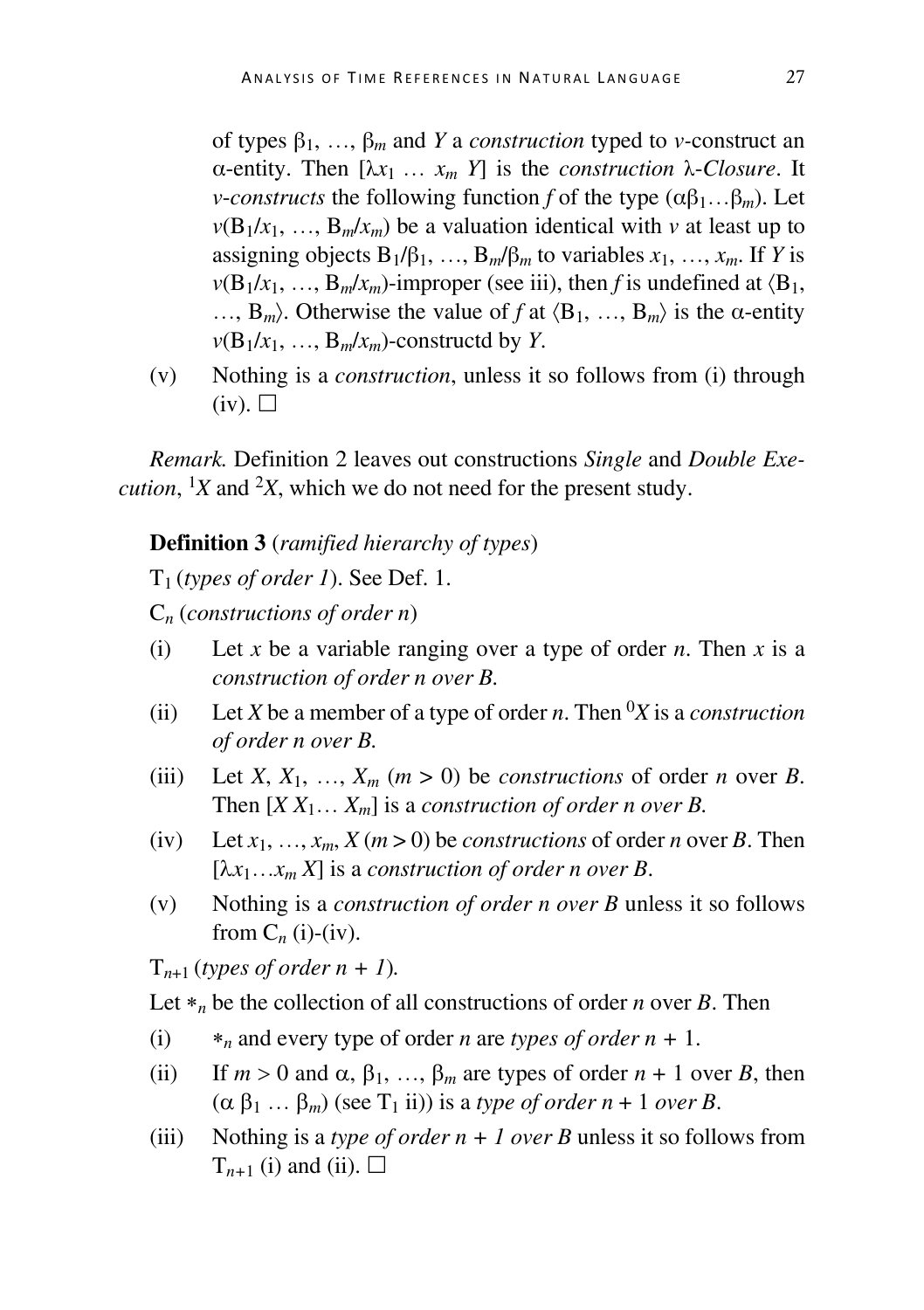*Remark*. As a notational convention, ' $a/\alpha$ ' means that the object *a* is of type  $\alpha$ , while ' $C \rightarrow \alpha$ ' means that the construction *C* is typed to *v*-construct objects of type  $\alpha$ . Where *C* is a construction, the frequently used Composition [[*C w*] *t*] will be abbreviated as *Cwt*.

*Empirical expressions* and sentences denote so-called *PWS*-*intensions*, which are functions of type (( $\alpha\tau$ ) $\omega$ ), abbreviated as ' $\alpha_{\tau\omega}$ ', that is, mappings from possible worlds to *chronologies* of objects of type α. Note that in TIL we have two independent modal parameters at our disposal, namely possible worlds of type  $\omega$  and times of type  $\tau$ , which is another reason we recommend TIL as a theory apt for analysis of empirical expressions with time references. Throughout this paper we use variables *w* and *t* ranging over ω and  $\tau$ , respectively. Intensions, being functions of  $\alpha_{\tau\omega}$ , are *v*-constructed by Closures of the form  $\lambda w \lambda t$  C, where  $C \to \alpha$ .<sup>[5](#page-7-0)</sup>

#### **2. Time point and time interval**

In TIL, time is modelled by the type  $\tau$ , the set of real numbers.<sup>[6](#page-7-1)</sup> Therefore, any *time point* is modelled as a real number. Thus, the binary relation of equality between two *time points* is defined as the identity relation =/(οττ). The binary relation of precedence between two *time points* is defined as the less-than relation  $\langle$ /( $\sigma \tau$ ). Furthermore, the binary relation  $\leq$  is defined as  $t_1 \le t_2$  iff  $t_1 = t_2$  or  $t_1 < t_2$ . For the sake of simplicity, when applying these relations, we use infix notation (and without Trivialization) as is common in mathematics.

Now we are going to deal with time intervals. Unfortunately, the term 'time interval' is commonly used with two different meanings. It either denotes a *time duration*, such as *20 seconds* as in the sentence "The light changes colour every 20 seconds", or a particular *interval* of time points, i.e. the set of real numbers/time points with the property that any number that is in between two numbers in the set is also included in the set. Time

<span id="page-7-0"></span> <sup>5</sup> Jespersen talks about this logical form characteristic of empirical expressions as *explicit intensionalization and temporalization*; see Jespersen (2005).

<span id="page-7-1"></span>In practice, time can be modelled in a different way. For example, for the purposes of programming, discretization of time is necessary; in such cases, time can be modelled as a set of integer numbers.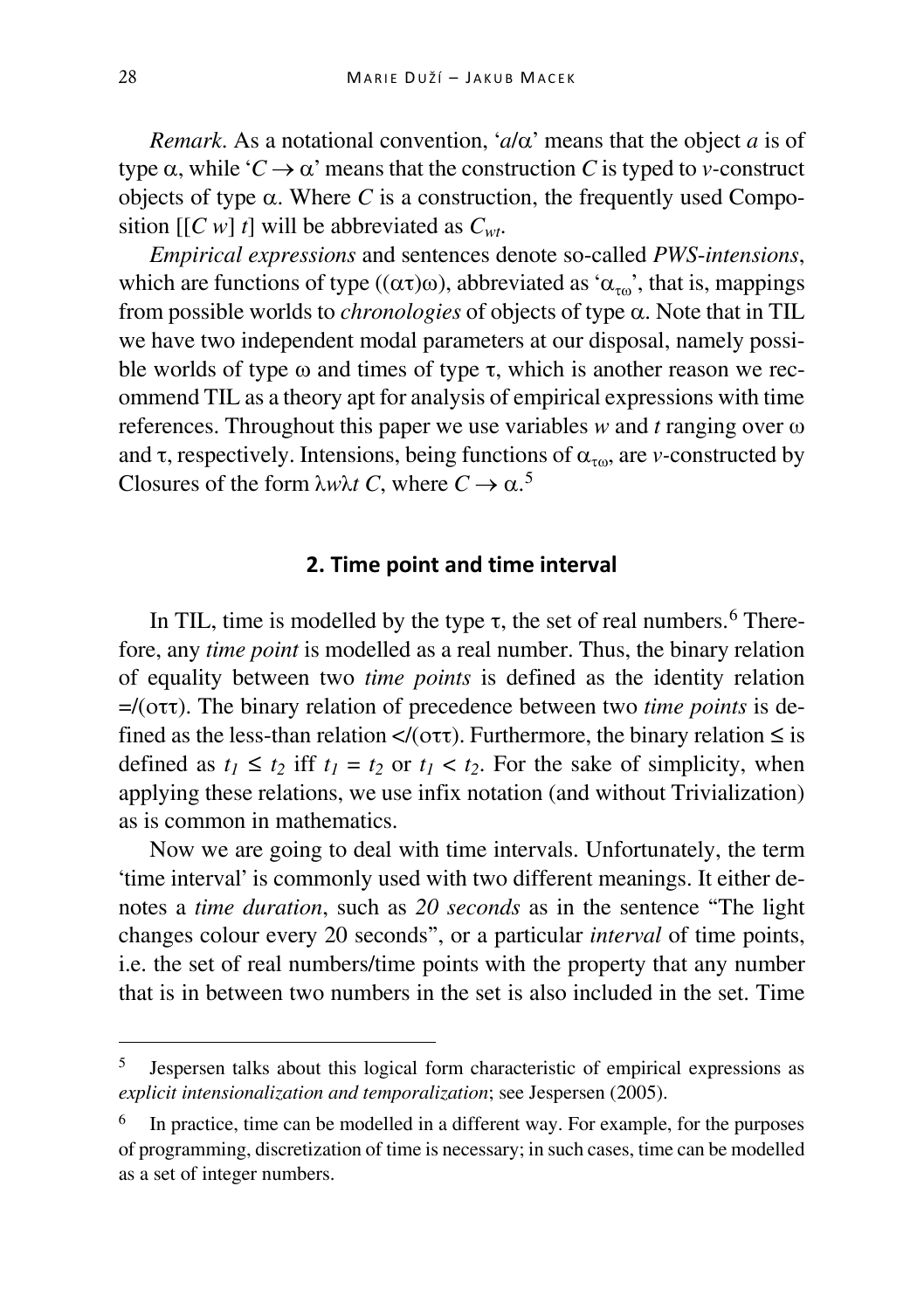duration will be dealt with in the next section. To avoid confusion, from now on we will terminologically distinguish 'time duration' and 'time interval'. The latter notion is mathematically defined as follows.

# **Definition 4**

Let  $t_1$ ,  $t_2$  be time points such that  $t_1 < t_2$ . Then a *time interval between the time points t<sub>1</sub> and*  $t_2$  *is a bounded half-open interval*  $[t_1, t_2)$  *exclud*ing the point *t*2. Hence, it is a set of real numbers constructed by  $λ$ *t*  $[t_1$  ≤ *t* < *t*<sub>2</sub> $]$ .

The reason we define *time interval* as a half-closed mathematical interval excluding the last end-point is this. We assume that *time is linear and continuous.*[7](#page-8-0) If we went for discrete time, then the interval could be closed. Yet on the assumption of a time continuum, the alternatives would cause severe problems. The first alternative, an open interval, for instance (the first moment of 2017, the last moment of 2017) obviously excludes the first and the last moments of 2017. The second alternative, a closed interval [first moment of 2017, last moment of 2017], presumes the existence of a last moment of 2017. If there were such a *time point x*, there would be infinitely many time points between *x* and the first moment of 2018. Therefore, *x* would not be the last moment of 2017. The third alternative would be the half-open interval excluding the first end-point. Yet, since it is natural to deal with time as flowing forward, we choose the half-open interval excluding the last end-point.[8](#page-8-1) Next, we define the *length of a time interval*:

<span id="page-8-0"></span><sup>&</sup>lt;sup>7</sup> We do not deal here with 'branching time' theories; see, for instance, Placek (2012). These theories have many useful applications in computer science in the research on parallel and concurrent processes; see Nain & Vardi (2007).

<span id="page-8-1"></span>Another reason for this approach is explained in detail in Hobbs & Pan (2004, 76). The authors suggest that "we get a cleaner treatment if, for example, all times of the form 12:xx a.m., including 12:00 a.m., are part of the same hour and day, and all times of the form 10:15:xx, including 10:15:00, are part of the same minute" and support this claim by practical examples.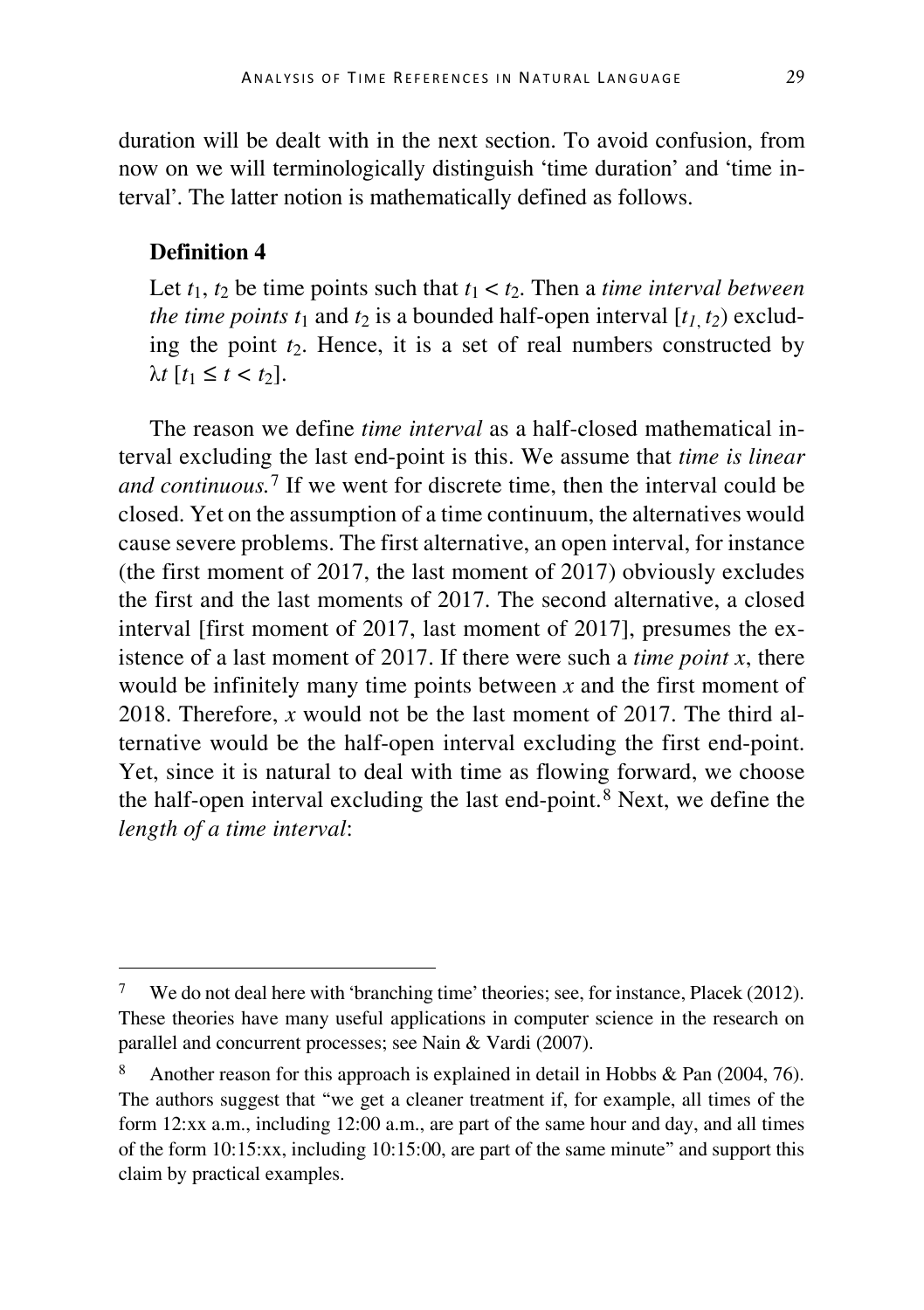# **Definition 5**

The *length L of time interval*  $[t_1, t_2)$  is a (non-negative) real number  $L =$  $t_2 - t_1$ .

Depending on the calendar, there are time intervals that play a special role in our everyday lives, like the one denoted by 'the day of September 11, 2001'. In general, many time intervals receive a name in our everyday vernaculars, like 'the year 2017', the 'month January of 2017', etc. For example, let  $t_1$  be the first moment of January 1<sup>st</sup>, 2017, and  $t_2$  the first moment of January 1<sup>st</sup>, 2018. Then the interval  $[t_1, t_2)$  is the *year 2017*. Yet, as mentioned above, the length of particular time intervals, such as the year 2017, depends on calendars.

# **3. Calendars and time duration**

*Time durations*<sup>[9](#page-9-0)</sup> are objects that are denoted by expressions such as 'year', 'month', 'day', 'hour', 'minute', 'second', '5 years', '5 years ago', 'a year and a month' and '15 hours 30 minutes'. These objects are dependent on a particular calendar for their duration. There have been many *calendars* in use around the world. Some of them, such as the *Gregorian calendar* and *Julian calendar*, have relatively minor differences, others, such as the fiscal calendar for accounting and budget purposes, may define different rules for various *time durations*, or the duration of a year according to a solar or a lunar calendar also differ.

The Cambridge Dictionary<sup>[10](#page-9-1)</sup> defines *calendar* as "the system used to measure and arrange the days, weeks, months, and special events of the year according to a belief system or tradition" and the *Gregorian calendar* as a "system used in many parts of the world to divide the 365 days of the year into weeks and months, and to number the years".[11](#page-9-2)

<span id="page-9-0"></span> <sup>9</sup> Sometimes the alternative term 'time span' is used.

<span id="page-9-1"></span><sup>10</sup> See *http://dictionary.cambridge.org/dictionary/english/calendar*.

<span id="page-9-2"></span> $11$  While in this paper we discuss ordinary, recently used calendars that operate with objects such as *months* and *minutes*, historically there have been different peculiar calendars like the one operating with the "sinking-bowl" of water for measuring intervals of time in India; see Plofker (2011). As far as we know, the Ancient Britons, probably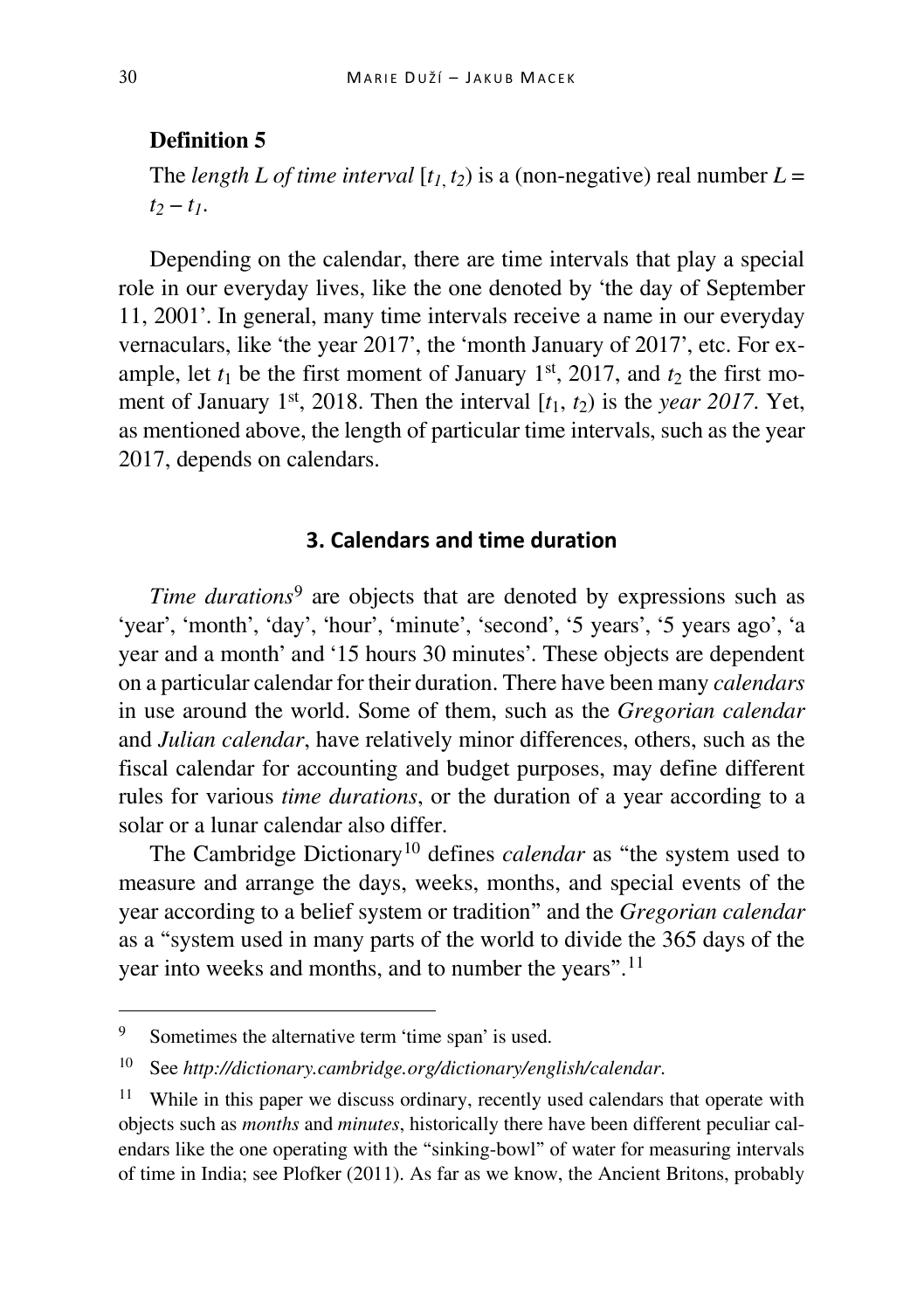In what follows we take a *calendar method* as being an object of type *\*n*, i.e., a construction. This is a simplification, for sure, yet for our purposes this simplification is harmless. From the practical point of view, it is more important to analyse the structure of a calendar time durations, because the reasonable definitions of calendar methods computing these durations are rare.[12](#page-10-0) A *calendar* (e.g. the *Gregorian calendar*) is then an empirical function of type  $((\ast_n\tau)\omega)$ , or  $\ast_{\tau\omega}$  for short, that yields a *calendar method* for a given world and time. We define a calendar in this way, because calendar methods are based on empirical observations (such as the solar cycle or the lunar cycle), and they can be adjusted from time to time.

There are time durations that differ in different calendars. Yet even within one and the same calendar these time durations are not of the same length. This is due to leap seconds and leap days. Thus, we define:

#### **Definition 6**

I

A *time duration* is a function of type (ττ). A *time interval* [ $t_1$ ,  $t_2$ ) has a *time duration d* iff  $[d t_1] = t_2$ . A *calendar time duration* is a function from *calendar methods* to time durations. Hence a *calendar time duration* is a function of type  $((\tau \tau)^*_{n})$ .

For example, a *year* is a *calendar time duration* that for a given *calendar method c* associates any *time point*  $t_1$  with the *time point*  $t_2$  that comes one year after  $t_1$  (according to a given calendar method). Note the difference between the *length* of an *interval* and *time duration* of an *interval*. The *length* of a given *interval* is an exact real number, whereas its *time duration*, for instance a *year in the Gregorian calendar*, does not determine a definite number. It can be 365 or 366 *days in the Gregorian calendar*, the lengths of particular *days* can also differ due to leap seconds, etc. Only

under the influence of the Druids, used similar bowls for measuring intervals of time. The bowls had a small hole in the bottom, and in use it was placed on the surface of water, which slowly leaked into it until, after a certain interval of time, the bowl sank. The interval was the unit of time; in the case of the bowl found in County Antrim, Northern Ireland, it was approximately one hour.

<span id="page-10-0"></span><sup>&</sup>lt;sup>12</sup> This topic would be a subject of further research that is out of the scope of the present paper.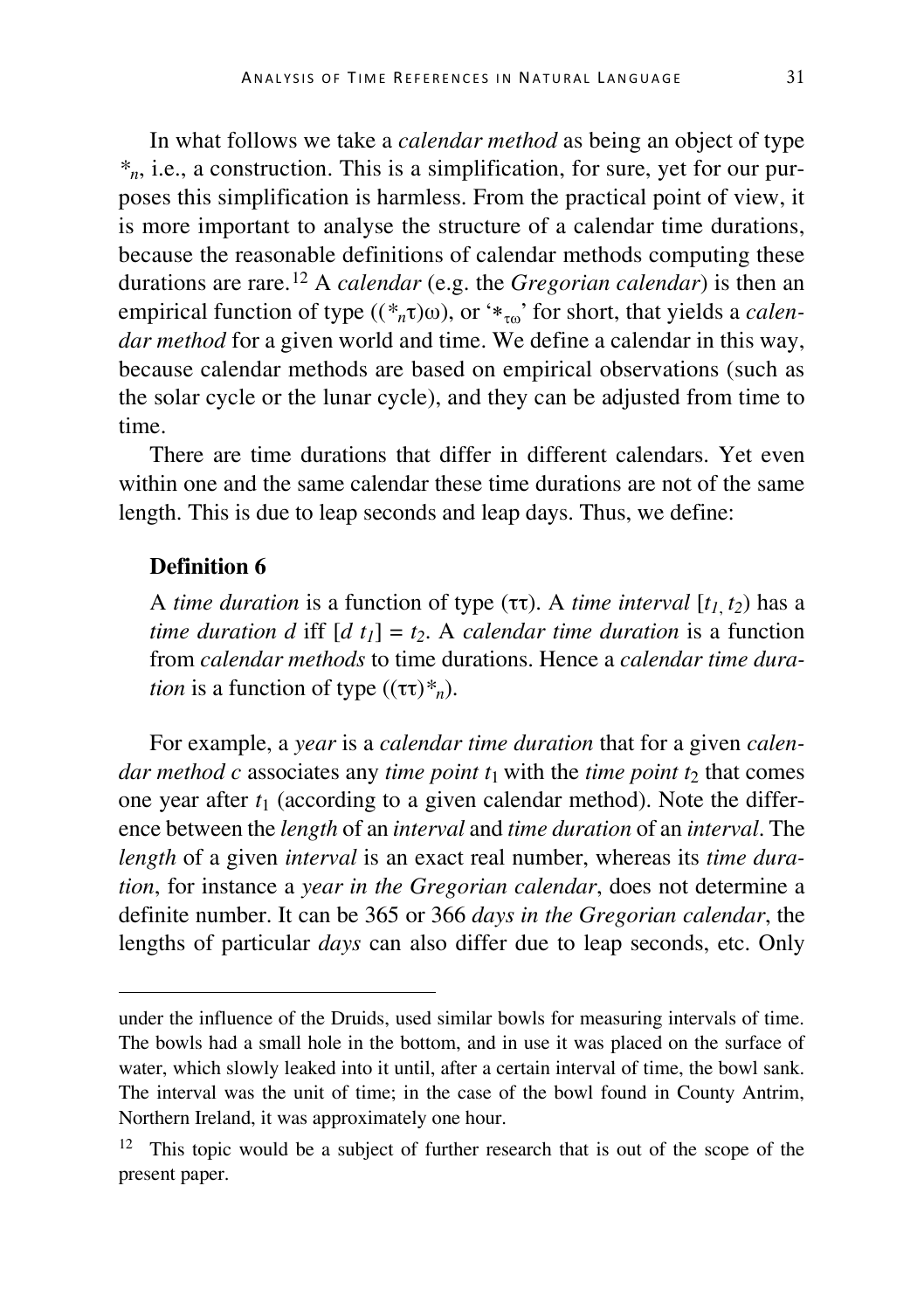when obtaining additional pieces of information, like the exact point of the beginning of the *interval* and a *calendar*, is one able to compute rigorously the actual *calendar time duration* of a given *interval*.

For some applications, it may be feasible to define *time duration* in a simpler way, for instance as a time difference in seconds. However, this is not acceptable when analysing natural language. As mentioned above, due to the existence of leap days and leap seconds, various *time intervals* that have the same *time duration*, for instance a *minute*, may have different lengths. This is particularly obvious of the *calendar time duration month.* Saying that this or that lasted a month one is not conveying much information. It can be 28, 29, 30 or 31 days.

Things are even more complicated with leap days, even within the *Gregorian calendar*. The most complicated problem of *calendar time durations* is the question what day follows exactly *one year after the 29th of February* of a leap year, for instance *2016.*[13](#page-11-0) Intuitively, one would say that it must be a regular day in the calendar, not a virtual one. For sure, because this question is important, for instance for legal purposes, to compute the age of criminal responsibility. In England children under 10 cannot be arrested or charged with a crime. If a child was born on the 29<sup>th</sup> of February 2000 and commits a criminal act on the 28<sup>th</sup> of February 2010, are they responsible? Unfortunately, there is no consensus on the solution of this problem.[14](#page-11-1)

For the moment, let us assume that <sup>[15](#page-11-2) [16](#page-11-3)</sup>

<span id="page-11-0"></span><sup>&</sup>lt;sup>13</sup> Note that the same problem applies to leap seconds, for example the December  $31<sup>st</sup>$ , 2005, 18:59:60 leap second.

<span id="page-11-1"></span> $14$  To illustrate, we have tested several programming platforms; the .NET framework class DateTime gives February 28th, 2017 as *one year after February 29th*, *2016*, the same as the Java class GregorianCalendar (Java forces the programmers to choose explicitly the calendar they want to use). The PHP class DateTime, however, yields March 1st, 2017.

<span id="page-11-2"></span><sup>15</sup> The technical details of the addition of *time* are explicated in TIL in Section 5. However, in accordance with our intuition it should hold that the addition of *time duration d* to a *time interval*  $[t_1, t_2)$  yields a *time interval*  $[d(t_1), d(t_2))$ .

<span id="page-11-3"></span><sup>16</sup> In what follows, we assume the *Gregorian calendar* for the purpose of obtaining *time durations* from *calendar time durations*.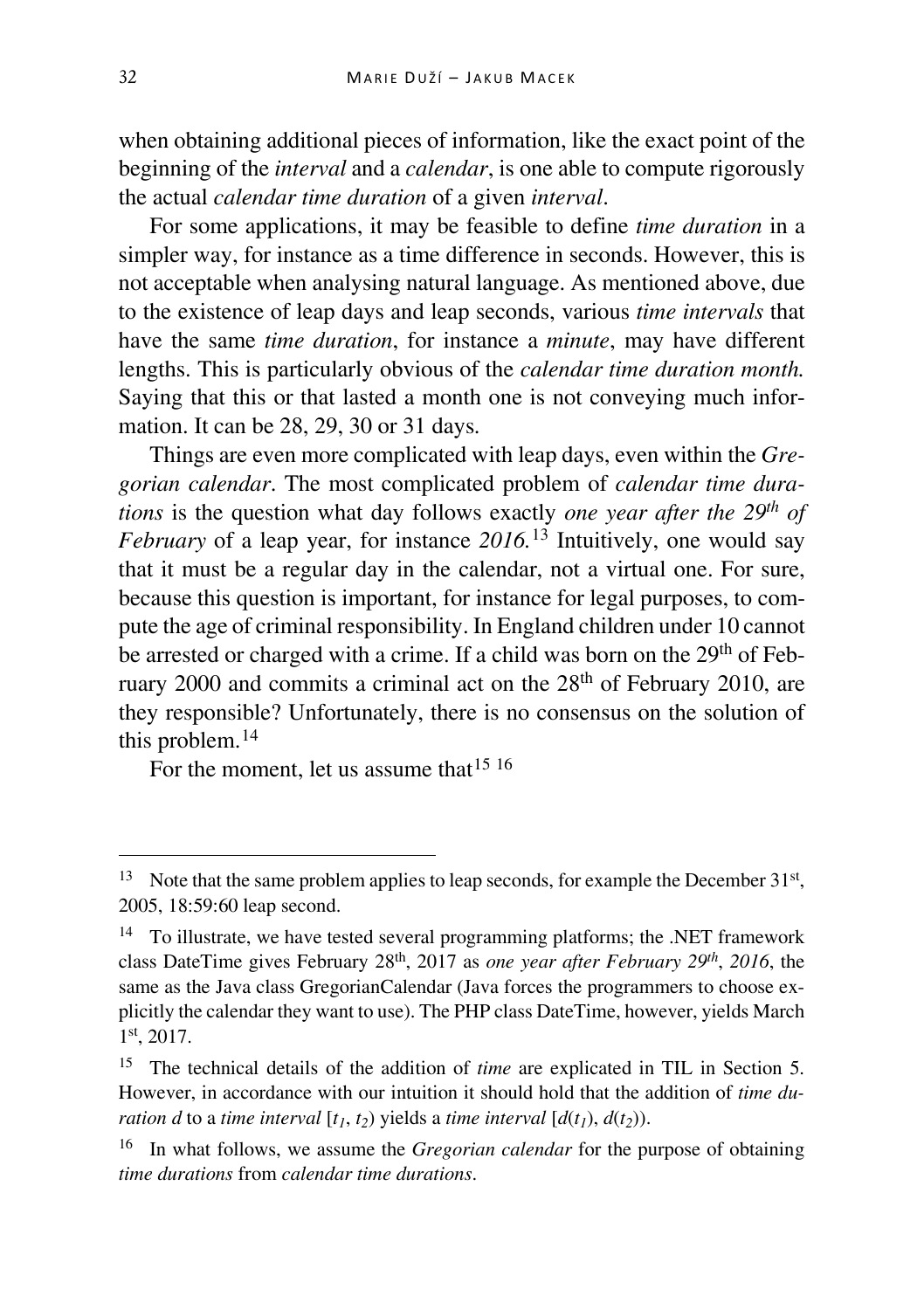*February 29th 2016* + *1 year* = *February 28th 2017*

The following additions are less problematic:

February 
$$
28^{th}
$$
 2017 + 1 year = February  $28^{th}$  2018  
February  $28^{th}$  2018 + 1 year = February  $28^{th}$  2019  
February  $28^{th}$  2019 + 1 year = February  $28^{th}$  2020

The troubling part is immediately apparent, because one would also assume that

*February 29th 2016* + *4 years* = *February 29th 2020*

From this, it consequently follows that:

(((*February 29th 2016* + 1 *year)* + *1 year)* + 1 *year)* + *1 year*  ≠ *February 29th 2016* + *4 years*

Thus, when we define the operation of adding *calendar time durations*, the following holds:

 $((1 \text{ year} + 1 \text{ year}) + 1 \text{ year}) + 1 \text{ year} + 4 \text{ years}$ 

In general, we cannot define the operation of multiplication of a *calendar time duration* as a series of additions of that *calendar time duration*. Moreover, the same problem arises with *negative calendar time durations*. We have

*February 28th 2017* + *(-1 year)* = *February 28th 2016*

But

$$
(February 29th 2016 + 1 year) + (-1 year) \ne February 29th 2016
$$

Intuitively, it should be clear what we mean by  $+1$  year' or  $-1$  year'; yet the rigorous definition is needed. Thus we define.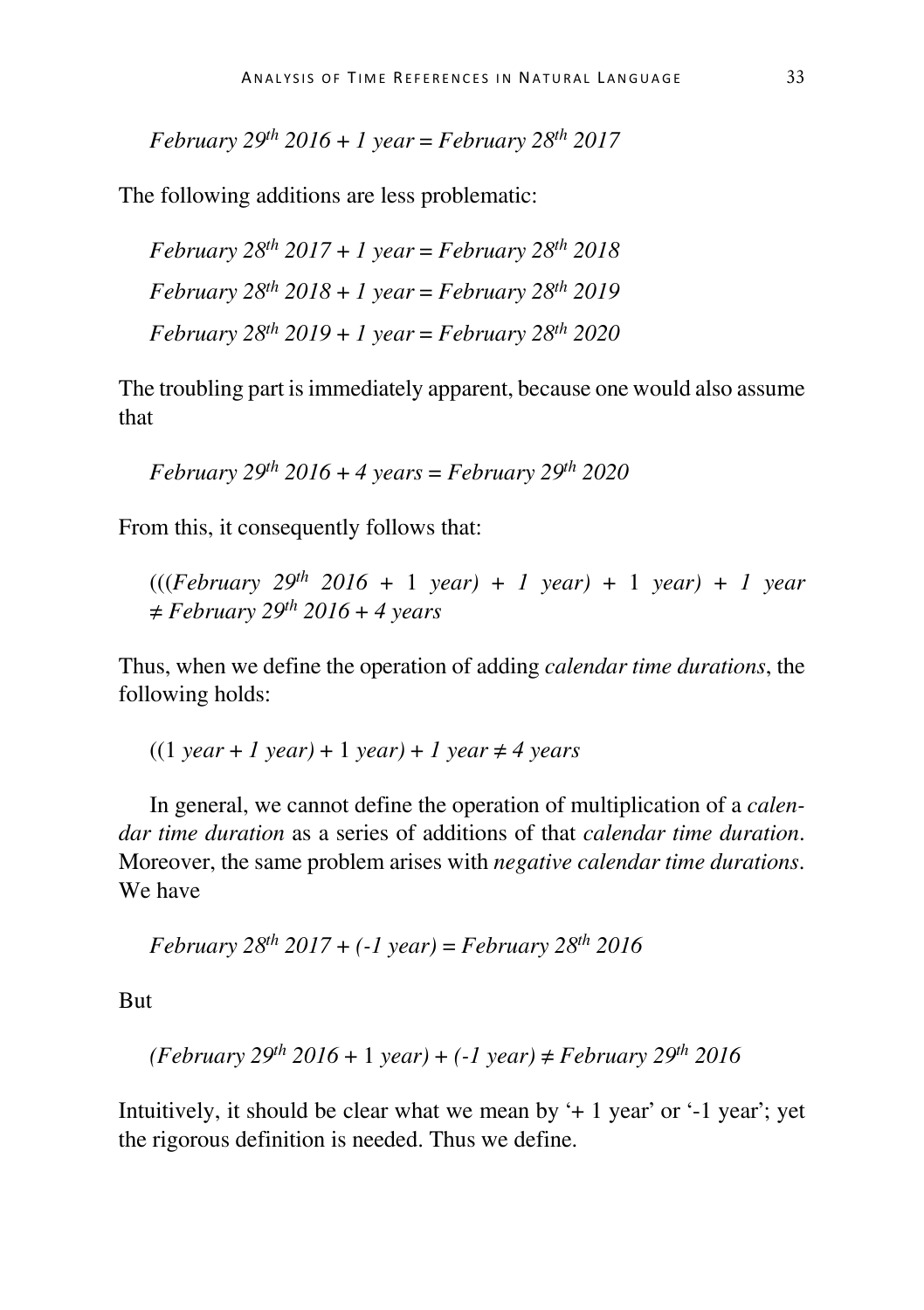# **Definition 7**

A *calendar time duration d* is *positive* according to a *calendar (method) c* iff for all *time points t* holds that *t* < [[*d c*] *t*]. A *calendar time duration d* is *negative* according to a *calendar (method) c* iff for all *time points t* holds that *t* > [[*d c*] *t*]. Finally, a *calendar time duration d* is *zero* according to a *calendar (method) c* iff for all *time points t* holds that  $t = [d \ c] t$ .

For example, *15 hours 30 minutes* is a *positive calendar time duration* (like in "The cricket match lasted 15 hours and 30 minutes") and *5 years ago* is a *negative calendar time duration* (like in "I last saw him 5 years ago.") according to the *Gregorian* as well *Julian calendar*.

A *zero-calendar time duration* is used in our common vernacular to communicate that one event followed another without delay, that is, *immediately* as in "After being mixed, the liquid turned red immediately." For comparison, consider a similar sentence, "After being mixed, the liquid turned red 2 minutes later" with the *positive calendar time duration 2 minutes*.

# **4. "A year has 365 days"**

Since the sentence does not mention any calendar, its meaning is pragmatically incomplete; it means that the construction encoded by the sentence is typed to *v-*construct a proposition, but it is an open construction with a free variable  $c \rightarrow *_{\tau \infty}$  ranging over calendars. From the linguistic point of view, this is a case of *ellipsis*. Only when obtaining a piece of information about a pragmatic context, the sentence can be completed so that its meaning would be a closed construction denoting a proposition the truth-condition of which can be evaluated like, for instance, is the case of the sentence "A year has 365 days according to the Julian calendar".

Both expressions 'a year' and '365 days' denote a *calendar time duration*. Thus, the meaning of the sentence "a year has 365 days" is this open construction:

λ*w*λ*t* [ <sup>0</sup>*=(ττ)* [ <sup>0</sup>*Year cwt*] [0*365Days cwt*]]

*Year*,  $365$ *Days*/ $((\tau \tau)*_n)$ ,  $=_{(\tau \tau)}$ / $(o(\tau \tau)(\tau \tau))$ ,  $c \rightarrow *_{\tau \omega}$ ,  $w \rightarrow \omega$ ,  $t \rightarrow \tau$ .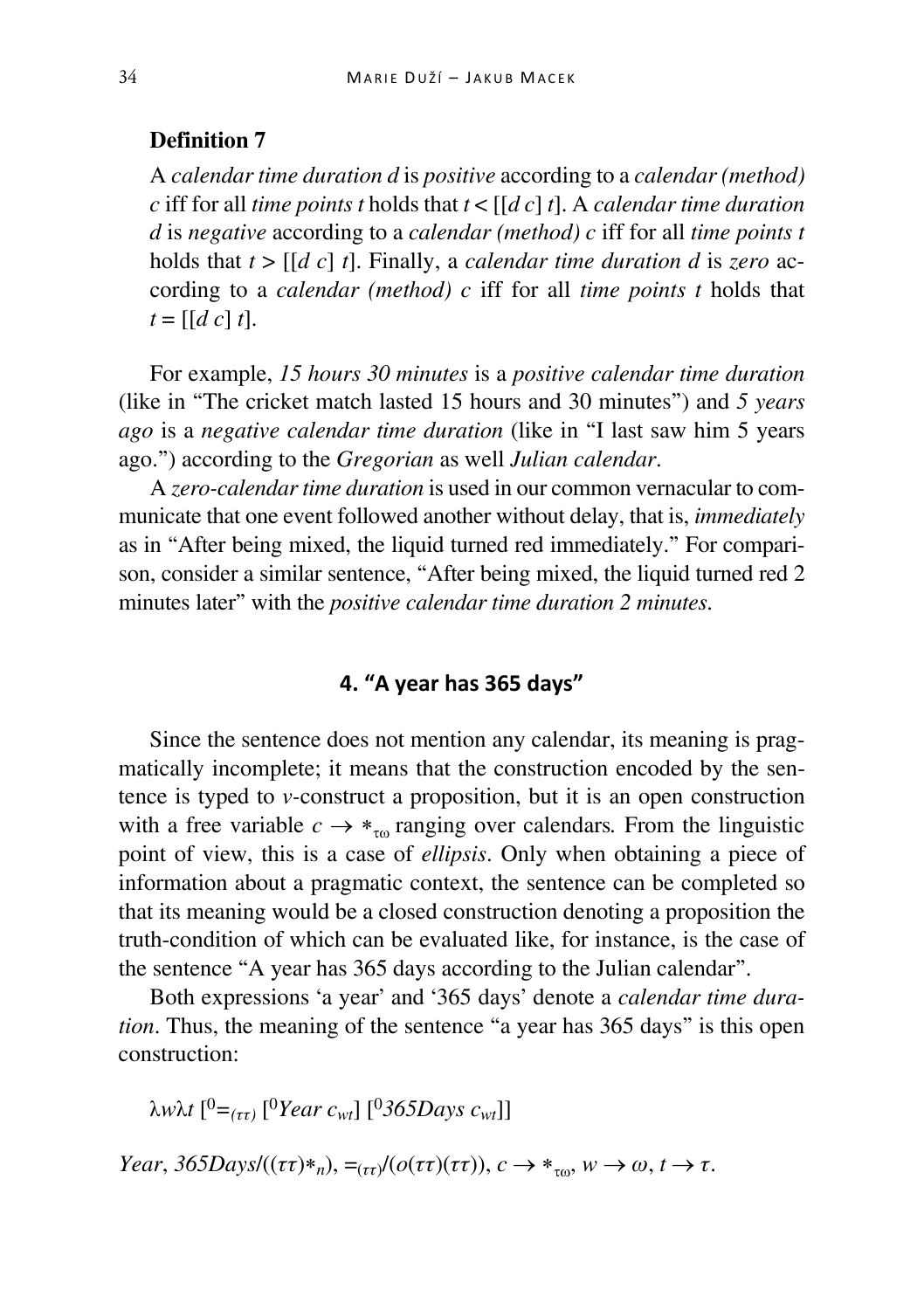Clearly, the construction of the function denoted by the term '365 days' can be further refined. To facilitate this, we are going to define the operation of *adding calendar time durations*, the entity *modifier of calendar time duration* and the operation of *multiplying* a *calendar time duration* by a number.

# **Definition 8**

The *addition* of *calendar time durations*, *AddTD*, is defined as follows:  $^{0}$ *AddTD* =  $\lambda$ *d<sub>1</sub>*  $\lambda$ *d<sub>2</sub>*  $\lambda$ *e*  $\lambda$ *f*  $\lceil d_2 e \rceil$   $\lceil d_1 e \rceil$  *t* $\lceil d_2 e \rceil$  $d_1, d_2 \rightarrow ((\tau \tau) *_{n}), e \rightarrow *_{n}, t \rightarrow \tau, AddTD / (((\tau \tau) *_{n})((\tau \tau) *_{n}))((\tau \tau) *_{n}))$ 

# **Definition 9**

A *modifier of calendar time duration* is a function from *calendar time durations* to *calendar time durations*. [17](#page-14-0) The TIL type of a *modifier of calendar time durations is thus*  $(((\tau \tau)*_{n})( (\tau \tau)*_{n}))$ *.* 

Note that applying the function *AddTD* to a *calendar time duration d1* yields a *modifier of calendar time durations*. If this modifier is applied to a *calendar time duration d2*, it yields the *calendar time duration* that is the sum of  $d_1$  and  $d_2$ .

As a consequence of the above observation regarding *February 29th*, *2016*, we cannot define the multiplication of *calendar time durations* simply as adding time durations, since the details are different for different calendars and their irregularities (such as leap days).

#### **Definition 10**

The operation *MulTD* of *multiplying calendar time duration* is a function of type  $((( (\tau\tau)*_n)( (\tau\tau)*_n)\tau)$  that associates a real number *x* with a *modifier of a calendar time duration M* such that *M* applied to a *calendar time duration d* yields as its value a *calendar time duration* that is *x* times longer than *d*.

<span id="page-14-0"></span> <sup>17</sup> Note that there is no requirement for a *modifier of a calendar time duration* to be a total function.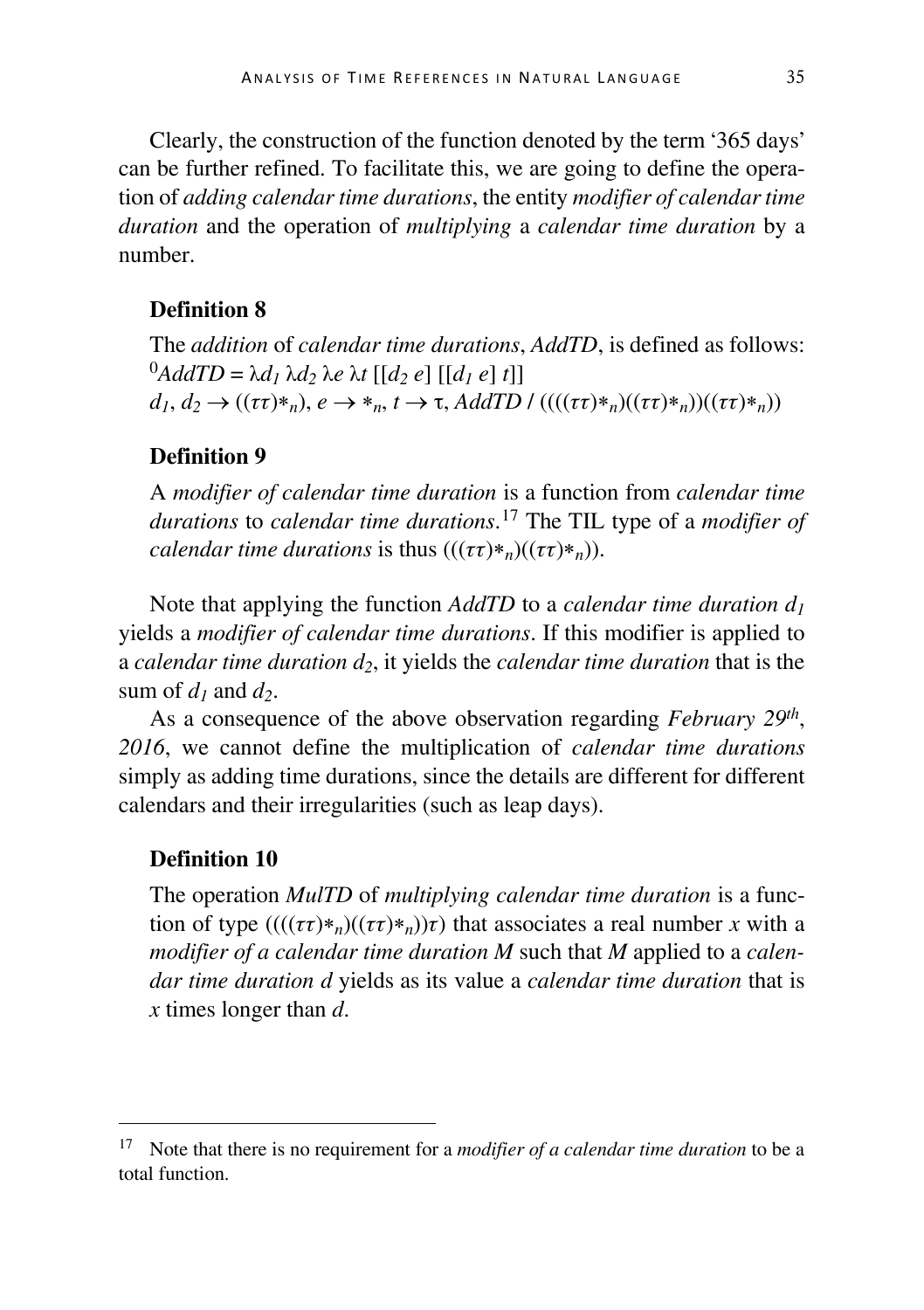*Example*: For the Gregorian calendar (*GrC*) it holds that

 $\left[\frac{[10]}{[0]}$ *MulTD*  $\frac{^{00}O(5)}{^{00}}$  $\frac{^{00}Y}{^{00}}$  $\frac{^{00}GrC_{wt}}{^{00}}$ *.*  $\left[\frac{[10]}{[0]}$ *MulTD*  $\frac{^{00}O(5)}{^{000}}$ *Month* $\left[\frac{^{00}GrC_{wt}}{^{000}}\right]$ .

Also, since y*ear* is a *positive time duration* according to the Gregorian calendar,  $[[[{}^0Mu|TD^0-1] {}^0Year] {}^0GrC_{wt}]$  *v*-constructs the negative time duration a *year ago* (again according to the Gregorian calendar).

The resulting *modifier of a calendar time duration* may yield for some *calendar time durations* that are defined in a certain *calendar* a *calendar time duration* that is undefined in this *calendar*, depending on the multiplication number. For example, a week is well-defined in the Gregorian calendar (as 7 days), and any integer multiplication, such as 2 weeks, 3 weeks, and so on are well-defined as well. However, a quarter of a week is not. Therefore, the modifier *multiply by 0.25* applied to *week* yields a *calendar time duration* that is undefined in the Gregorian calendar (but may very well be defined in other calendars).

Thus the more detailed analysis of the sentence "A year has 365 days" comes down to this construction.

λ*w*λ*t* [ <sup>0</sup>=(ττ) [ <sup>0</sup>*Year cwt*] [[[0*MulTD* <sup>0</sup>*365*] 0*Day*] *cwt*]]

*Year*, *Day* $/((\tau \tau) *_{n})$ , 365/ $\tau$ , =<sub>( $\tau \tau$ </sub>) $/((o(\tau \tau)(\tau \tau))$ ,  $c \rightarrow *_{\tau \omega}$ 

In the interest of better readability, we may improve this analysis by defining the shorthand function *Days*:

 $^{0}$ *Days* =  $\lambda x$  [[ $^{0}$ *MulTD x*]  $^{0}$ *Day*]

The analysis of "A year has 365 days" is then this construction:

λ*w*λ*t* [ <sup>0</sup>=(ττ) [ <sup>0</sup>*Year cwt*] [[0*Days* 0*365*] *cwt*]]

# **5. "Adam is 5 years older than Bill"**

The sentence "Adam is 5 years older than Bill" does not mention any specific calendar, hence its meaning is again pragmatically incomplete. Traditionally, we consider the age of a person to be a particular number,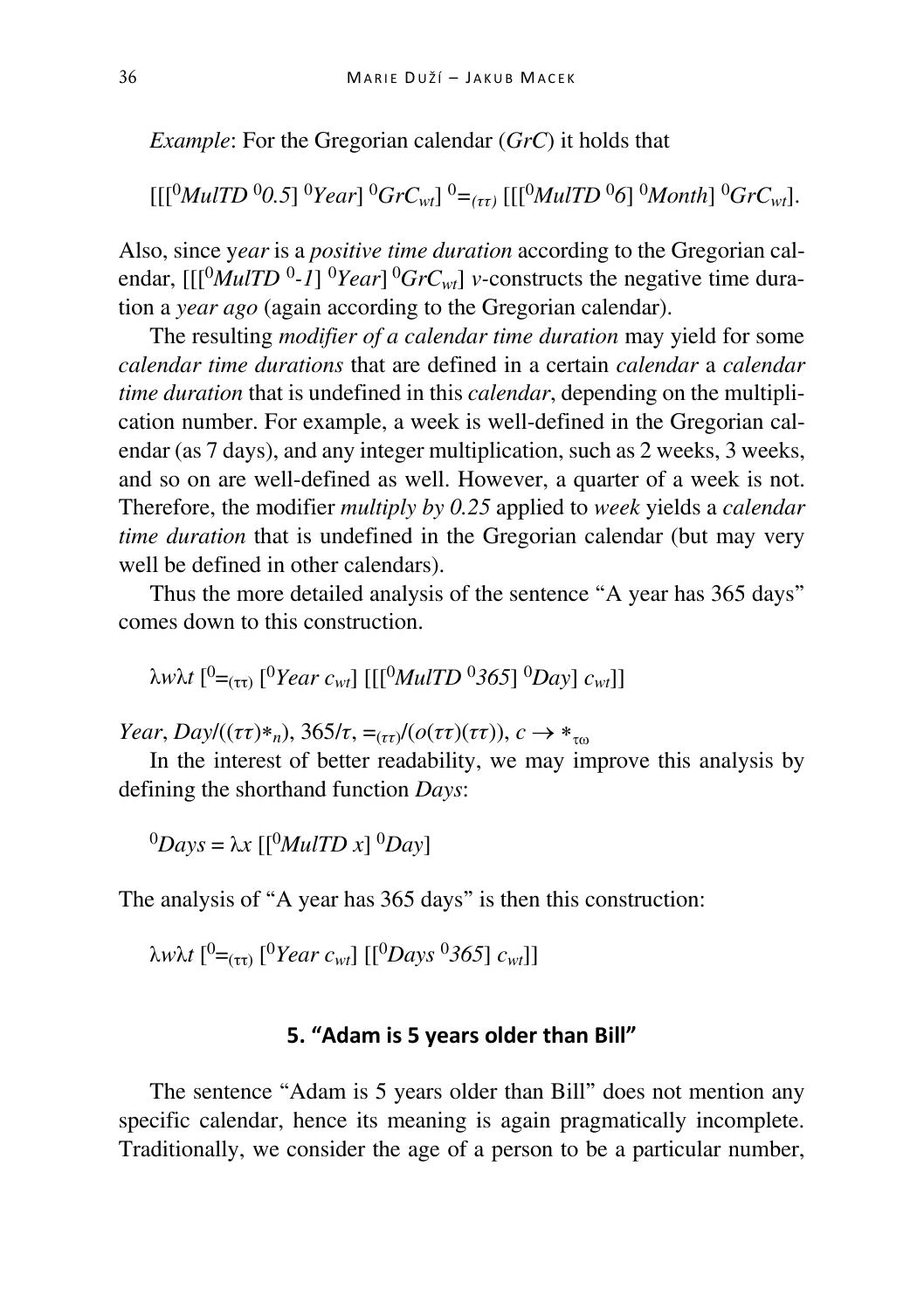e.g. "Adam is 27" (years old). It is, however, the often-unspoken part with the word "years" that raises the question "*according to which calendar*"? And the same applies to the difference in age of two people.

For the sake of simplicity, we introduce two additional pieces of shorthand for *calendar time duration*:

 $<sup>0</sup> Years = λx$  [[<sup>0</sup>*MulTD x*] <sup>0</sup>*Year*]</sup> <sup>0</sup>*Months* = λ*x*  $\left[\frac{0}{M}$ *MulTD x* $\right]$ <sup>0</sup>*Month*]

As always, we start with the type analysis. Both "Adam" and "Bill" denote individuals and the term "5 years" denotes a *calendar time duration*. The expression "is 5 years older than" denotes a relation-in-intension be-tween individuals, i.e.<sup>[18](#page-16-0)</sup>

*5 Years Older*/(οιι)<sub>τω</sub>

Thus a coarse-grained analysis of our sentence is simply this construction:

$$
\lambda w \lambda t
$$
 [°5\_Years\_Older<sub>wt</sub>° $\lambda$ dam<sup>0</sup>Bill]

However, refinement of this analysis is rather complicated. First, there is an ambiguity. Either 'five years older' means exactly five years older, or approximately five years older.

The first option is the simpler one and allows us to define the relation of being *five years older* by means of the entity *Older* of type  $(0\mu(\tau\tau))_{\tau\omega}$ : the ternary relation-in-intension between two individuals and a *time duration*.

$$
{}^{0}5_{\text{I}} \text{Pears}_{\text{I}} Older = \lambda w \lambda t \lambda xy \, [{}^{0}Older_{wt} x y \, [{}^{0} \text{ Years } {}^{0}5] \, c_{wt}]
$$

Types: *x*,  $y \rightarrow 1$ ;  $\left[\frac{0}{\text{Years}} \frac{0.5}{0.5}\right] c_{wt} \rightarrow (\tau \tau); c \rightarrow *_{\tau \omega}$ ; a calendar;  $=/((\text{out})_{\tau\omega}(\text{out})_{\tau\omega})$ : the identity of binary relations-in-intension.

<span id="page-16-0"></span><sup>&</sup>lt;sup>18</sup> In general, a TIL type of an *n*-ary relation-in-intension is  $(((\alpha_1\alpha_2...\alpha_n)\tau)\omega)$ , or ' $(\sigma \alpha_1 \alpha_2 \ldots \alpha_n)_{\tau \omega}$ ' for short, where  $\alpha_i$  may be any TIL type.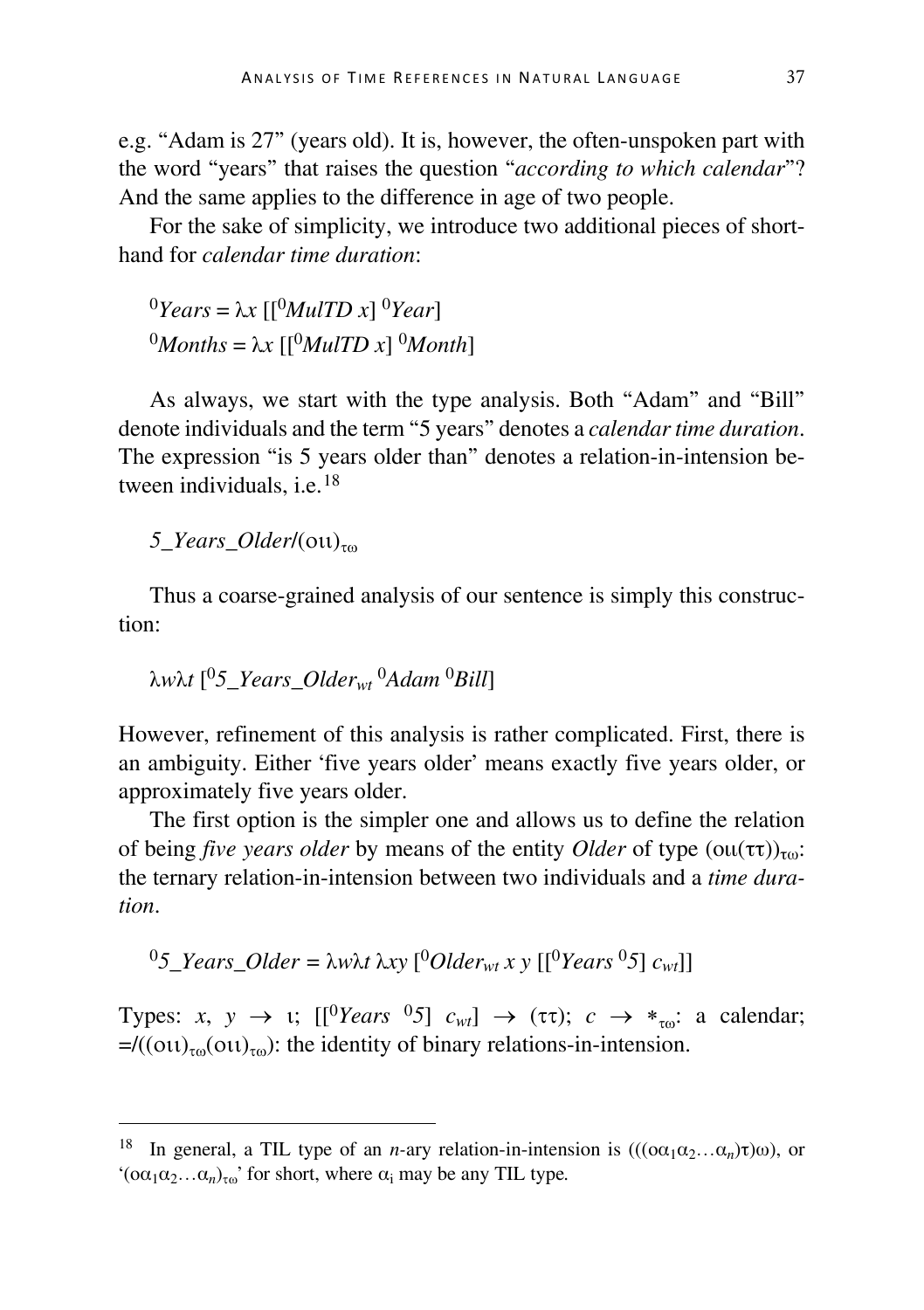The refined analysis of the first option is thus:

λ*w*λ*t* [ <sup>0</sup>*Olderwt* <sup>0</sup>*Adam* 0*Bill* [[0*Years* 0*5*] *cwt*]]

To analyse the second option, we must introduce a measure of tolerance. Intuitively, the term "60-months-in-the-Gregorian-calendar" seems more specific and therefore would allow for less tolerance. An inaccuracy of 1 month might be negligible for 5 years, significant for 60 months and too much for 1826 days (a best guess for the number of days in 5 years).[19](#page-17-0)

This different level of tolerance is, however, lost in the first analysis. Let us again assume that the used *calendar c* is the *Gregorian calendar*. According to this calendar the *time duration* of *5 years* is the same as the *time duration* of *60 months*. From this it follows that the proposition *v*constructed by the following construction is the same as the one *v*-constructed by the previous construction.

λ*w*λ*t* [ <sup>0</sup>*Olderwt* <sup>0</sup>*Adam* 0*Bill* [[0*Months* 0*60*] *cwt*]]

In other words, these two constructions are equivalent by producing one and the same proposition:

λ*w*λ*t* [ <sup>0</sup>*Olderwt* <sup>0</sup>*Adam* 0*Bill* [[0*Years* 0*5*] 0*GrCwt*]] = λ*w*λ*t* [ <sup>0</sup>*Olderwt* <sup>0</sup>*Adam* 0*Bill* [[0*Months* 0*60*] 0*GrCwt*]]

To allow for different tolerance for different units of time (years, months, …) we apply the relation-in-intension *OlderCal* of type (oιι((ττ)∗*n*)∗*n*)τω; a relation-in-intension between two individuals, a *calendar time duration* and a *calendar method*. The analysis of the second reading of the sentence is then:

λ*w*λ*t* [ <sup>0</sup>*OlderCalwt* <sup>0</sup>*Adam* 0*Bill* [ <sup>0</sup>*Years* 0*5*] *cwt*]

<span id="page-17-0"></span><sup>&</sup>lt;sup>19</sup> The difference is important in a multi-valued logic where the increasing tolerance results in a lower degree of truthfulness.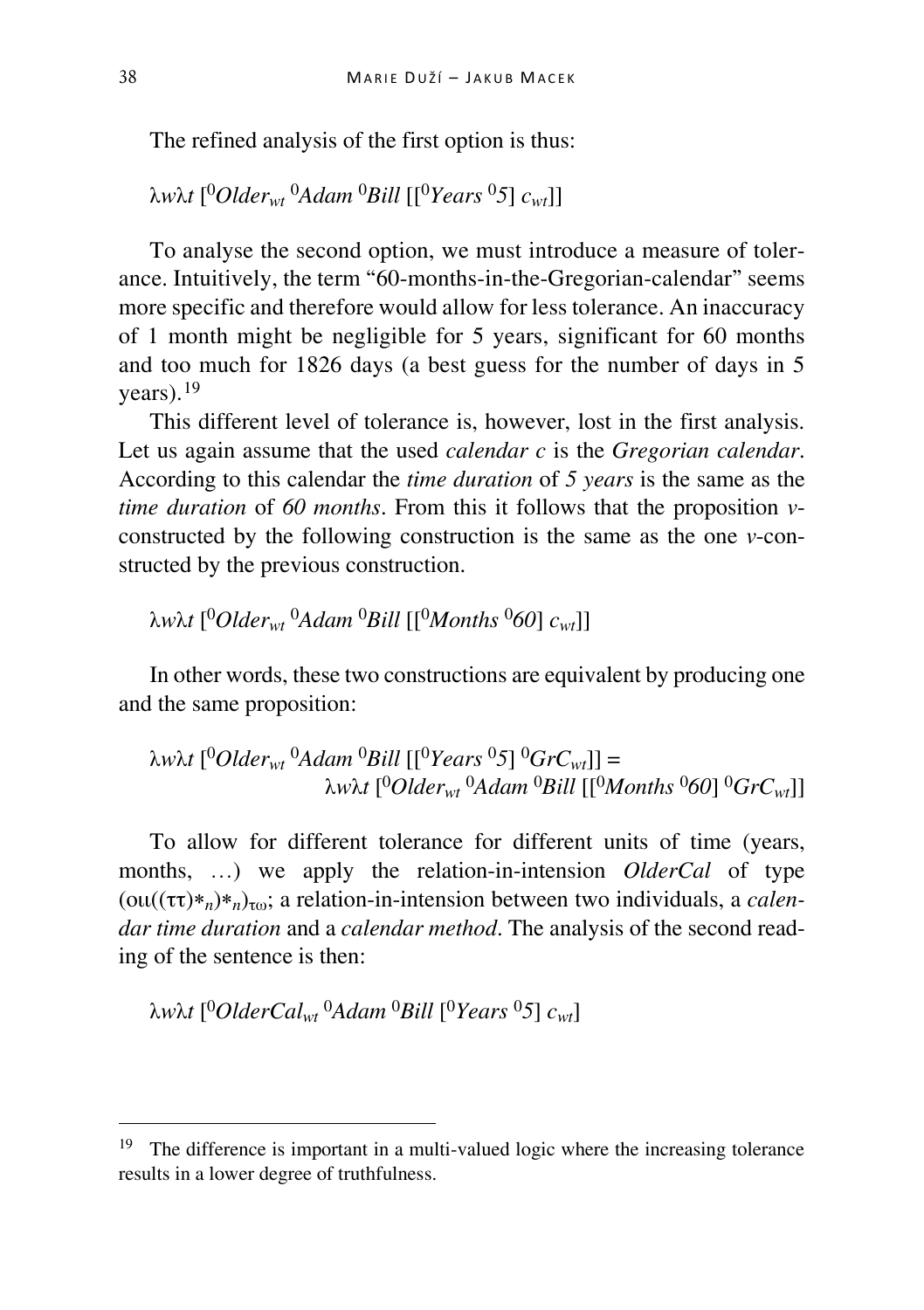## **6. Conclusion**

In this paper, we have defined several basic notions needed for the analysis of sentences involving time references, of which the most important are *time duration* and *calendar time duration*, including *year*, *month*, *day*. Moreover, we proposed a method for dealing with *adding* and *multiplying calendar time durations* so as to be able to present a fine-grained analysis of terms like '*15 hours and 30 minutes*' or '*5 years ago*' respecting leap days and seconds. To this end we defined a *modifier of calendar time duration*.

There are two interconnected avenues of *further research* that we believe will result in significant contribution to the topic. First, the connection between *time intervals* and *calendar time durations*; we should be able to compute the *time interval* denoted by a *calendar time duration* like for instance that denoted by the term 'year 2017'. Furthermore, there is a *calendar* object involved in the specification of time points denoted by expressions such as 'January  $1<sup>st</sup>$ , 2017, 15:30'. This requires further investigation both of the structure of a calendar *date* (i.e. the object denoted by 'January 1st, 2017, 15:30' before any particular calendar is taken into consideration) and specialties of individual common *calendars*. These include phenomena such as time zones and daylight savings time, and also the fact that the official reference points for many calendars (e.g. the birth of Jesus Christ or the creation of the world) are imprecise at best and made up at worst. It is therefore unreasonable to claim that the time in any computer is computed on the basis of these reference points, because in order that the computer could compute time, it must have some constant time point to start with. To this end is usually used some external impulse, for instance, synchronization with Internet time. Thus the reference point is not settled at zero; rather, the computer takes as the starting time-point, for instance the time "it is now the time 2017-06-01, 14:36:00" and computes time from this reference point.

#### Acknowledgements

This research has been supported by the Grant Agency of the Czech Republic, project No. GA15-13277S, *Hyperintensional logic for natural language analysis*, and by